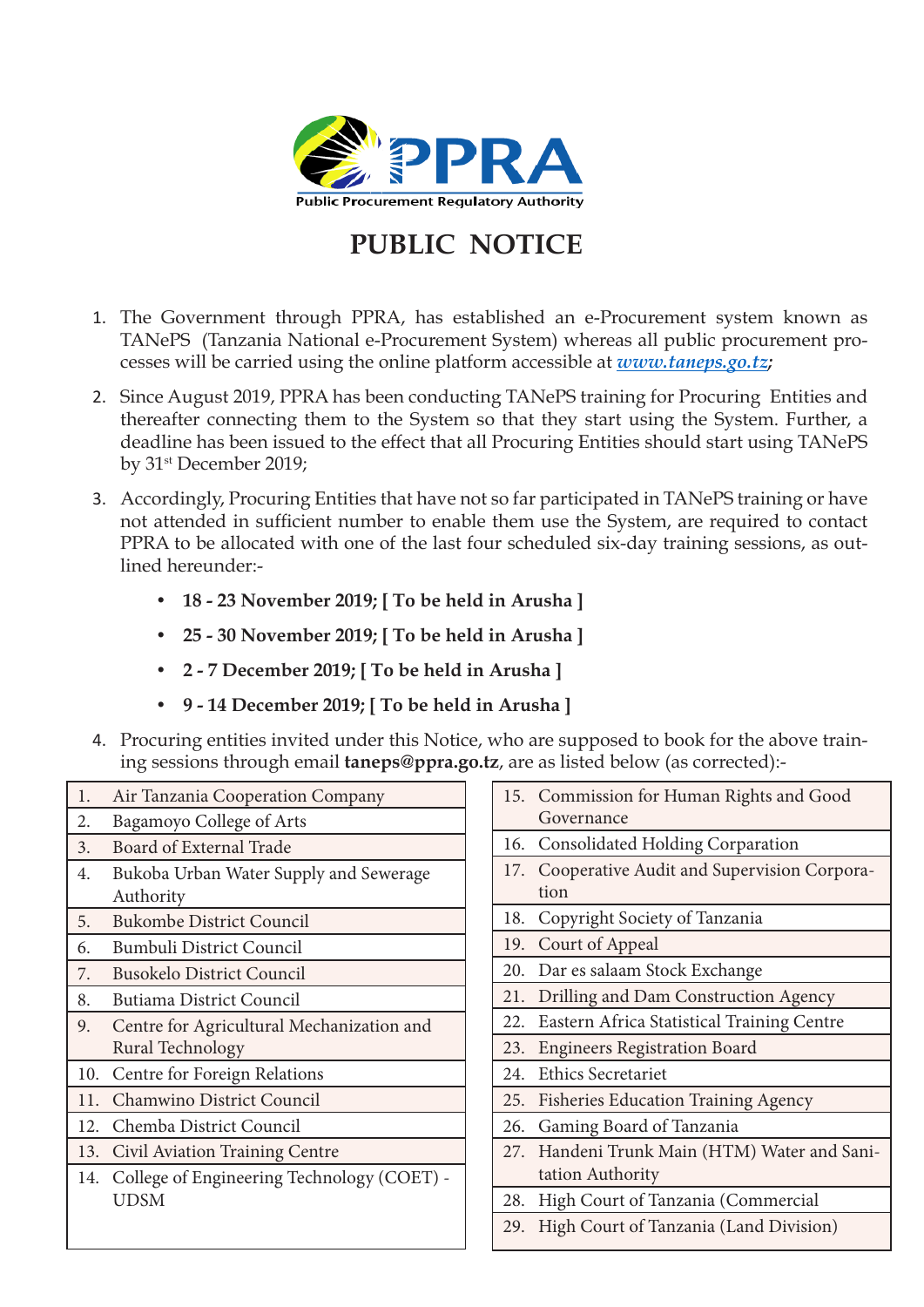| 30. Ifakara Town Council                                         | 68. National Economic Empowerment Council        |
|------------------------------------------------------------------|--------------------------------------------------|
| Ilemela District Council<br>31.                                  | 69. National Environment Management Council      |
| Information and Communication Technolo-<br>32.                   | 70. National Institute for Productivity          |
| gies Commission                                                  | National Institute of Transport<br>71.           |
| Institute of Adult Education<br>33.                              | 72. National Irrigation Commission               |
| Kahama District Council<br>34.                                   | 73. National Kiswahili Council                   |
| 35. Kibiti District Council                                      | National Museum and Archives-Tanzania<br>74.     |
| Kigamboni Development Agency<br>36.                              | 75. National Prosecutions Services               |
| Kigamboni Municipal Council<br>37.                               | 76. National Ranching Company Limited            |
| 38. Kigoma Urban Water Supply and Sewerage                       | National Service<br>77.                          |
| Authority                                                        | National Sugar Institute<br>78.                  |
| 39. Kilosa District Council                                      | Ngome - Defence<br>79.                           |
| Kishapu District Council<br>40.                                  | NHC and PPF Investment Company Ltd<br>80.        |
| Kwimba District Council<br>41.                                   | 81. Nkasi District Council                       |
| Kyerwa District Council<br>42.                                   | Open University of Tanzania<br>82.               |
| Lake Nyasa Basin Water Board<br>43.                              | 83. Parastatal Sector Reform Commission          |
| Lake Rukwa Basin<br>44.                                          | 84. Petroleum Bulk Procurement Agency            |
| 45. Lake Victoria Water Basin                                    | 85. Pharmacy Council of Tanzania                 |
| 46. Lindi Urban Water Supply and Sewerage Au-<br>thority         | 86. Political Parties Registrar                  |
| 47. Local Authority Provident Government Fund                    | 87. President's Office - Public Service Manage-  |
| Makete District Council<br>48.                                   | ment and Good Governance                         |
| 49. Marine Park and Reserve Unit                                 | 88. President's Office - Planning Commission     |
| 50.                                                              | 89. Presidential Trust Fund for Self Reliance,   |
| Marine Service Company Limited                                   | 90. Public Service Commission                    |
| 51. Masasi Nachingwea Water Supply and Sanita-<br>tion Authority | 91. Public Service Recruitment Secretariat       |
| 52. Mbeya Zonal Referral Hospital                                | 92. Records and National Archives Division       |
| 53. Mbinga Town Council                                          | 93. Regional Administrative Secretary Mtwara     |
| Mkulazi Holding Company Ltd<br>54.                               | 94. Regional Administrative Secretary Manyara    |
| Momba District Council<br>55.                                    | Regional Administrative Secretary Njombe<br>95.  |
| Monduli District Council<br>56.                                  | Regional Administrative Secretary Rukwa<br>96.   |
| Morogoro District Council<br>57.                                 | Regional Administrative Secretary Ruvuma<br>97.  |
| Mpanda Town Council<br>58.                                       | Regional Administrative Secretary Singida<br>98. |
| Mpanda Urban Water Supply and Sanitation<br>59.                  | 99. Regional Administrative Secretary Songwe     |
| Authority                                                        | 100. Regional Administrative Secretary Tanga     |
| Mpwapwa District Council<br>60.                                  | 101. RELI Asset Holding Company Ltd              |
| Namtumbo District Council<br>61.                                 | 102. Self Microfinance Fund                      |
| Nanyamba Town Council<br>62.                                     | 103. Shirika la Usafiri Dar-es-salaam            |
| 63. National Accreditation Council of Technical                  | 104. Simu 2000 Limited                           |
| Education                                                        | 105. Singida District Council                    |
| 64. National Assembly                                            | 106. Singida Municipal Council                   |
| National Board of Accountants and Auditors<br>65.                | 107. Songea Urban Water Supply and Sewerage      |
| National Commission of Tanzania<br>66.                           | Authority                                        |
| National Construction Council<br>67.                             |                                                  |